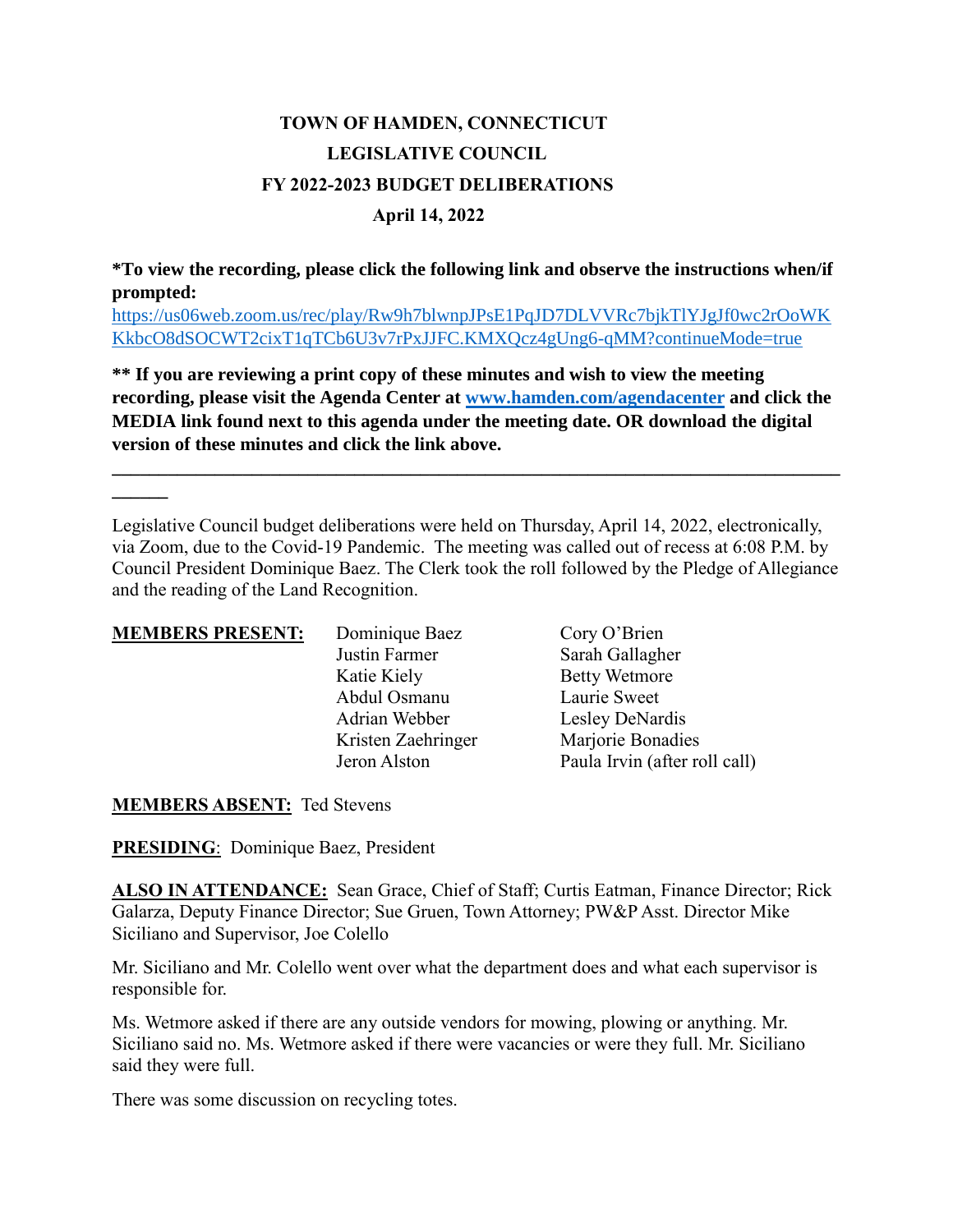Ms. Bonadies asked why the number of 1.5 for Tipping Fees. Mr. Siciliano said they haven't been billed for March yet and there might be a little extra there and that's what they used for totes. After more discussion on recycling Ms. Bonadies asked if they'd be comfortable lowering the Tipping Fees line. Mr. Eatman said he does not and thinks they should keep it at the department request and take a conservative approach that the budget was built with and that they get totes out of here. Ms. Bonadies stated she thinks totes should have a line of its own.

There was some discussion on bulk pickup. There was also discussion on All American's contract being up next year with Mr. Siciliano saying they'll have to go out to bid and that All American already said the difference would be off the charts.

Ms. Bonadies said she thinks the scale fees will produce the \$200,000 revenue. Mr. Colello said about a quarter million is what they figured a few years back and now they're thinking more than that. There was some discussion on composting as well as discussion about getting the scale online with Mr. Colello said they needed to come up with a fee schedule that suits everyone.

Mr. Alston stated the ask for waste removal is 2.6 and the Mayor gave 2.3 and then asked why the reduction? Mr. Grace said there's now a market for recycling that wasn't there before. Mr. Alston asked for flexibility and Mr. Grace said he'd get back to them. Mr. Alston asked someone to explain about the pre-covid funding. Mr. Grace said they hope to offer summer employment to people who need work. Mr. Siciliano said summer camps are coming back this year and that's what those funds are for.

There was discussion on storm cleanup.

There was discussion on the temp. wages line with Mr. Siciliano saying this is mostly for youth hiring and for recreational camp counselors and workers. Mr. Farmer said he hopes we reach out to the community members in southern Hamden to serve our community. Mr. Farmer asked how much we pay per ton to have waste removed. Mr. Siciliano said about \$95 a ton and 10,500 tons year to date.

There was discussion on Community Gardens. Mr. Farmer asked why the revenue line was \$0. Mr. Grace said he thinks they are plot fees and would find out. Ms. Baez said the Miller garden has fees and the Keefe one doesn't. Mr. Farmer saying he'd like to see more community gardens in place.

Mr. Farmer asked if the lubricant line had enough money. Mr. Grace explained the previous 2 years and Mr. Siciliano said he agrees that they can do with what the Mayor gave. Mr. Farmer asked for a breakdown of Temp. Wages. Mr. Siciliano said he'd put something together.

Mr. Alston stated for Bulk Pickup he prefers there were 2 passes. There was then some discussion on a plan for whatever is left over after one pass.

Ms. Irvin asked about efficiencies and where he might see some. Mr. Siciliano said they've done that giving an example of having 49 drivers previously down to 36 and 17 routes down to 13. He said they also put computer sanders in the trucks years back, another investment that saved a lot of money.

There was some discussion on potholes and response time. There was also some discussion on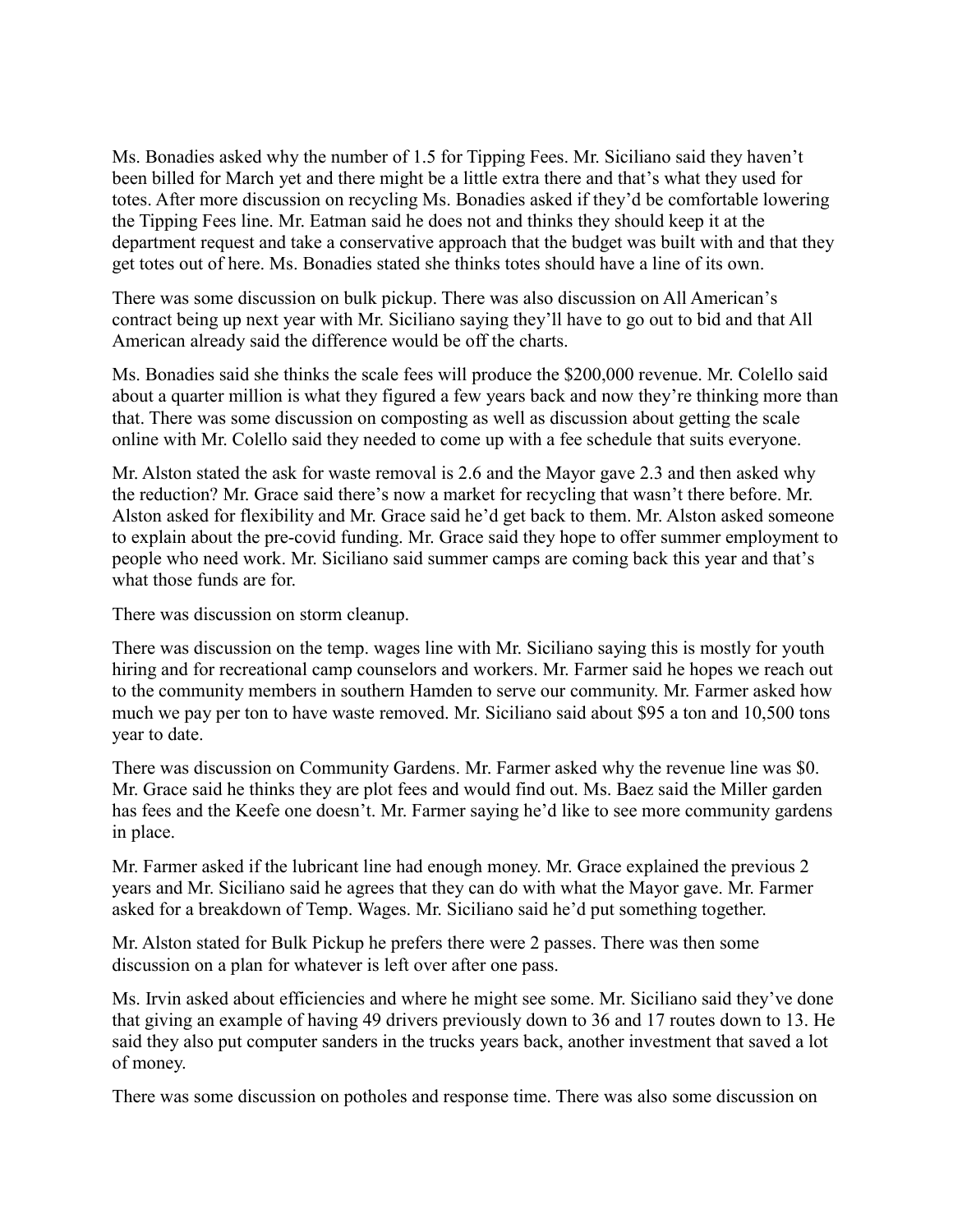condo fees and Mr. Grace said they were comfortable with the number.

Ms. Sweet asked if the \$38,000 in 13076-0590 is for tree planting. Mr. Siciliano said it's for the on-call arborist fees. Ms. Sweet asked if all of money in 13076-0695 was for backlog of trees. Mr. Siciliano said yes, that's correct and that the line is dedicated for tress. Ms. Sweet asked if there was any tree planting in line 13081-0683 (Anthony Greene Memorial Fund). Mr. Colello said that line was created to bring more minorities to Public Works and see if they'd be interested in a career there.

Ms. Gallagher asked about regionally or partnership anything with neighboring Towns. Mr. Siciliano said there are some benefits to that but more negatives giving an example such as when it comes to shared equipment who's responsible for maintenance and/or replacing it, etc.

There was then some discussion on what they buy off of State contract, discussion on a regional garage, discussion on the amount of workers at the Transfer Station and who would operate the scale, more discussion on bulk pick-up, and discussion on the fee schedule.

Ms. Baez asked about putting a bid out for asphalt. Mr. Siciliano said he doesn't think it would be any lower, he knows the prices and this is a huge savings. Ms. Baez asked about take put recyclables. Ms. Gruen said if you mean a polystyrene ban the Town had one and repealed it and now the new State Statute says we can't do it.

Ms. Baez asked about composting in schools. Mr. Grace mentioned the Pilot Program and there was discussion on this.

After a discussion on garbage and recycling totes Ms. Baez asked if All American can pay for replacement totes. Mr. Colello said no, the life expectancy is up on them. He said there are over 300 people on the waiting list needing totes. Ms. Baez asked finance for a cost breakdown of totes.

There was some discussion on grant writing for compost and solar. Ms. Baez asked if there was any opportunity in Town to put solar panels. Mr. Colello said he could take a look and make a list. There was then some discussion on leaf pick-up.

**Ms. Baez moved a motion** to open up expenses, seconded by Mr. Farmer.

**Ms. Baez then moved a motion** to reduce tipping fees by \$150,000, seconded by Mr. O'Brien. Mr. Farmer asked what about \$140,000 and transferring \$10,000 to education. Ms. Baez said she agrees with that but wants to keep them separate. Ms. Zaehringer stated they need to be aware of inflation at a 40 year high. There was then some discussion on price increases next year for this. Ms. Wetmore said she doesn't want to underfund this and thinks it should stay where it is as past experiences had us pay more so she'll be voting no. After a lengthy discussion on this Ms. Kylie said she agrees with Ms. Wetmore and it's crucial they don't end in a deficit and she'd like to see a healthy balance.

A vote was taken and the motion passed with 2 opposed (Wetmore) (Kiely)

**Mr. Farmer moved a motion** to add a line funded at \$10,000 for the sole purpose of outreach and public education in bringing down our tipping fees. The motion was seconded by Mr. Osmanu. There was some discussion on this program as well as the Pilot Program. Ms. Bonadies said she won't support it until they get more information. Mr. Alston asked if there was